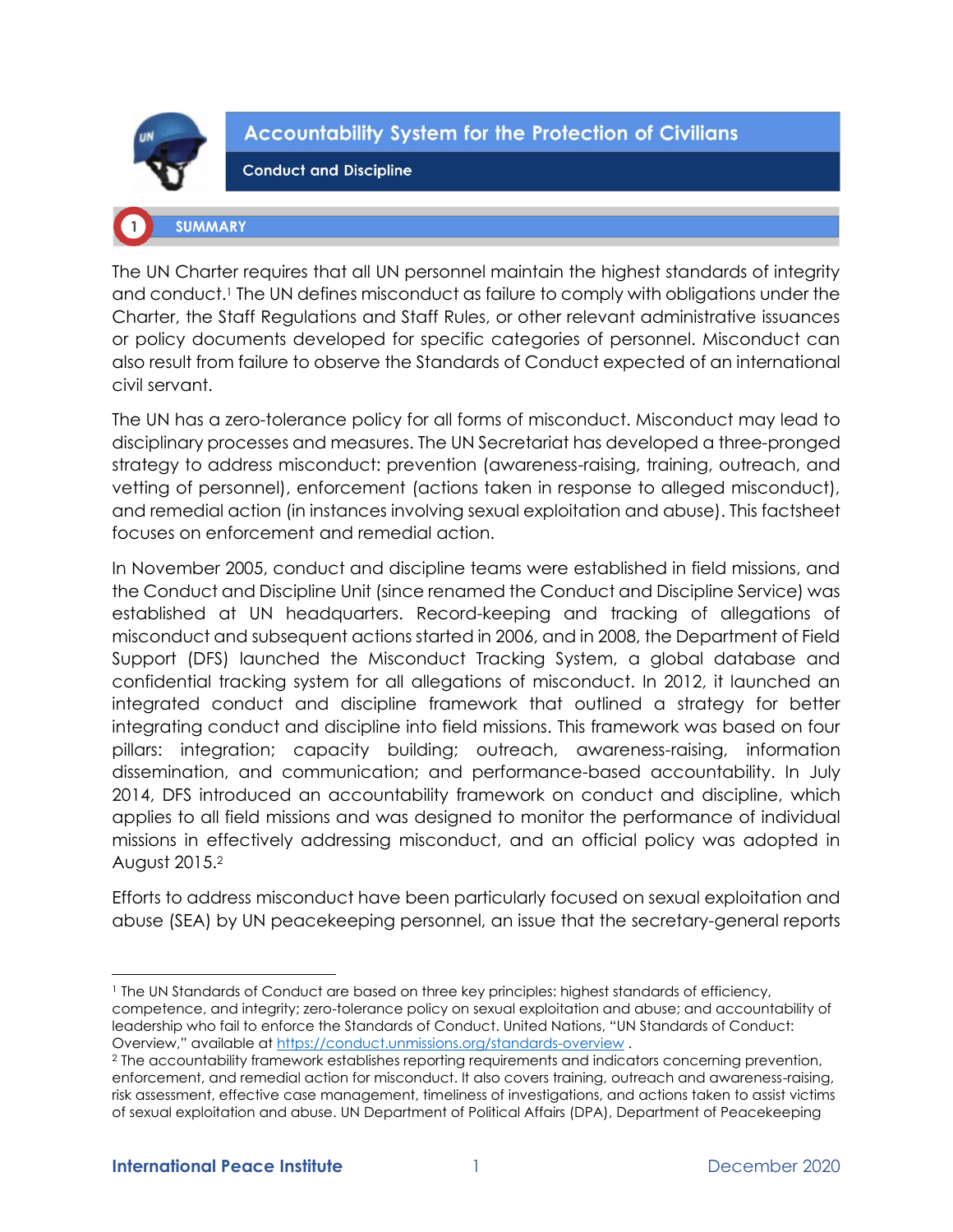on regularly.<sup>3</sup> The reports contain recommendations for establishing and implementing initiatives to address conduct-related issues in field missions and at UN headquarters, including the creation of dedicated capacities. In Resolution 2272 (2016), the Security Council expressed deep concern about allegations of sexual exploitation by UN peacekeepers and requested the secretary-general to replace all military units or formed police units of any troop- or police-contributing country (T/PCC) that "has not taken appropriate steps" to investigate allegations of SEA against its personnel or "has not held the perpetrators accountable or informed the Secretary-General of the progress of its investigations and/or actions taken."<sup>4</sup>

## **RELEVANCE TO THE PROTECTION OF CIVILIANS**

 $\frac{2}{2}$ 

POC failures are not necessarily related to misconduct. As a mandated objective and task, "POC is a strategic issue, it is among the responsibilities of the Organization," whereas conduct and discipline matters relate to individual responsibility.<sup>5</sup> POC failures can be attributed to factors that go beyond individual performance and often result from a complex set of circumstances.

Even when individuals are responsible for the ineffective implementation of POC mandates, their shortcomings are often a question of underperformance rather than misconduct. While the same corrective measures can be taken to address underperformance and misconduct (the repatriation of units, for example), the two issues are distinct.

Even though all failures to protect civilians do not amount to misconduct, some do. For example, misconduct can relate to infractions of regulations, rules, or administrative issuances, meaning that a failure to comply with UN regulations (such as mandatory policies like the POC policy) can in theory constitute misconduct. Serious misconduct is described as "any act, omission or negligence… that is a violation of mission standard operating procedures, directives, or any other applicable rules, regulations or administrative instructions, that results in or is likely to result in serious damage or injury to an individual or to the mission." This category includes "Wilful disobedience of a lawful order." Minor misconduct includes "neglect in performance of duty not amounting to a willful or deliberate act" when it does not "result in major damage or injury to an individual

Operations (DPKO), and Department of Field Support (DFS), "Policy: Accountability for Conduct and Discipline in Field Missions," August 2015.

<sup>3</sup> UN, "Preventing Sexual Exploitation and Abuse: Secretary-General's Reports," available at <https://www.un.org/preventing-sexual-exploitation-and-abuse/content/secretary-generals-reports> . <sup>4</sup> UN Security Council Resolution 2272 (March 11, 2016) UN Doc. S/RES/2272.

<sup>5</sup> Interview with UN official, New York, October 2019.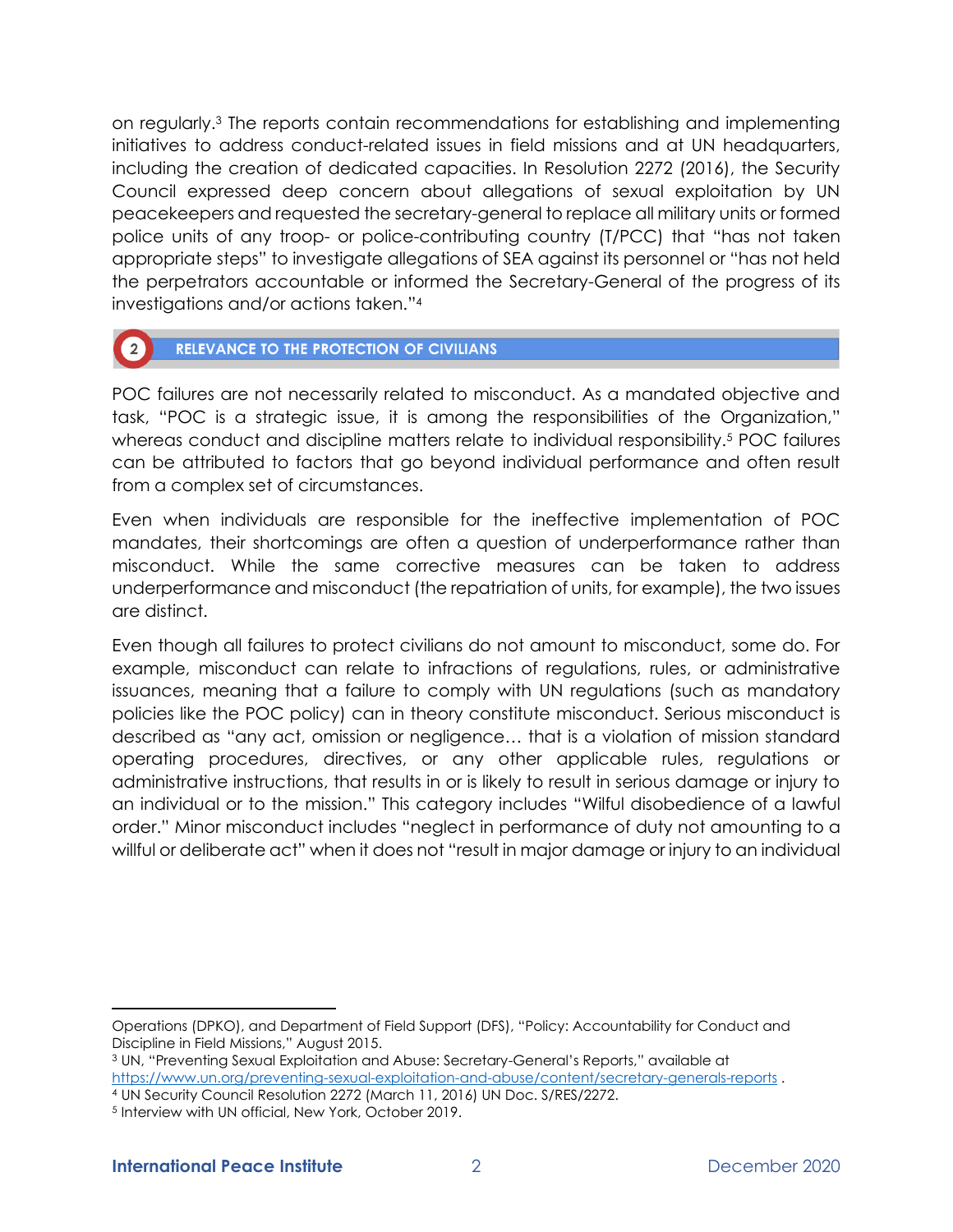or the mission."<sup>6</sup> Individuals diligently, recklessly, or negligently failing to perform their duties can therefore be considered by the Conduct and Discipline Service.

As such, something like abusing the rules of engagement by using excessive force can be categorized as misconduct. Refusing to obey orders to intervene and protect civilians could also amount to misconduct.

However, the UN generally remains wary of categorizing the failure to intervene and use force to protect civilians as misconduct and distinguishes between performance accountability and misconduct accountability. The use of the conduct and discipline framework for instances of UN peacekeepers failing to protect civilians has not been publicly documented.



### **Governing rules**

There are several policy and administrative documents that establish the UN Standards of Conduct and the investigative and disciplinary mechanisms to address misconduct, with some applying to all UN personnel and others developed for specific categories of personnel.<sup>7</sup> The "Policy on Accountability for Conduct and Discipline in Field Missions*,"* issued in 2015 and reviewed in 2017, details the roles and responsibilities of personnel in field missions and at headquarters. In this policy, allegations of misconduct are grouped into two categories, depending on the risk they present to the organization (see Table 1).<sup>8</sup>

<sup>6</sup> UN DPKO, "Directives for Disciplinary Matters Involving Civilian Police Officers and Military Observers," 2003, pp. 2–3.

<sup>&</sup>lt;sup>7</sup> For all personnel, these include the UN Charter and "Policy on Accountability for Conduct and Discipline in Field Missions." For civilian personnel, they include UN staff regulations and rules; UN financial rules and regulations; and the secretary-general's bulletins on status, basic rights, and duties of UN staff members, special measures for protection from sexual exploitation and abuse, and prohibition of discrimination, harassment, including sexual harassment, and abuse of authority; as well as other administrative issuances. For uniformed personnel, these include the revised draft model memorandum of understanding between the UN and TCCs, the secretary-general's bulletin on regulations governing the status, basic rights and duties of officials other than Secretariat officials and experts on mission; the secretary-general's bulletin on observance by United Nations forces of international humanitarian law; the directives for disciplinary matters involving civilian police officers and military officers; the Code of Personal Conduct for Blue Helmets; and other administrative issuances.

<sup>8</sup> UN DPA, DPKO, and DFS, "Policy: Accountability for Conduct and Discipline in Field Missions."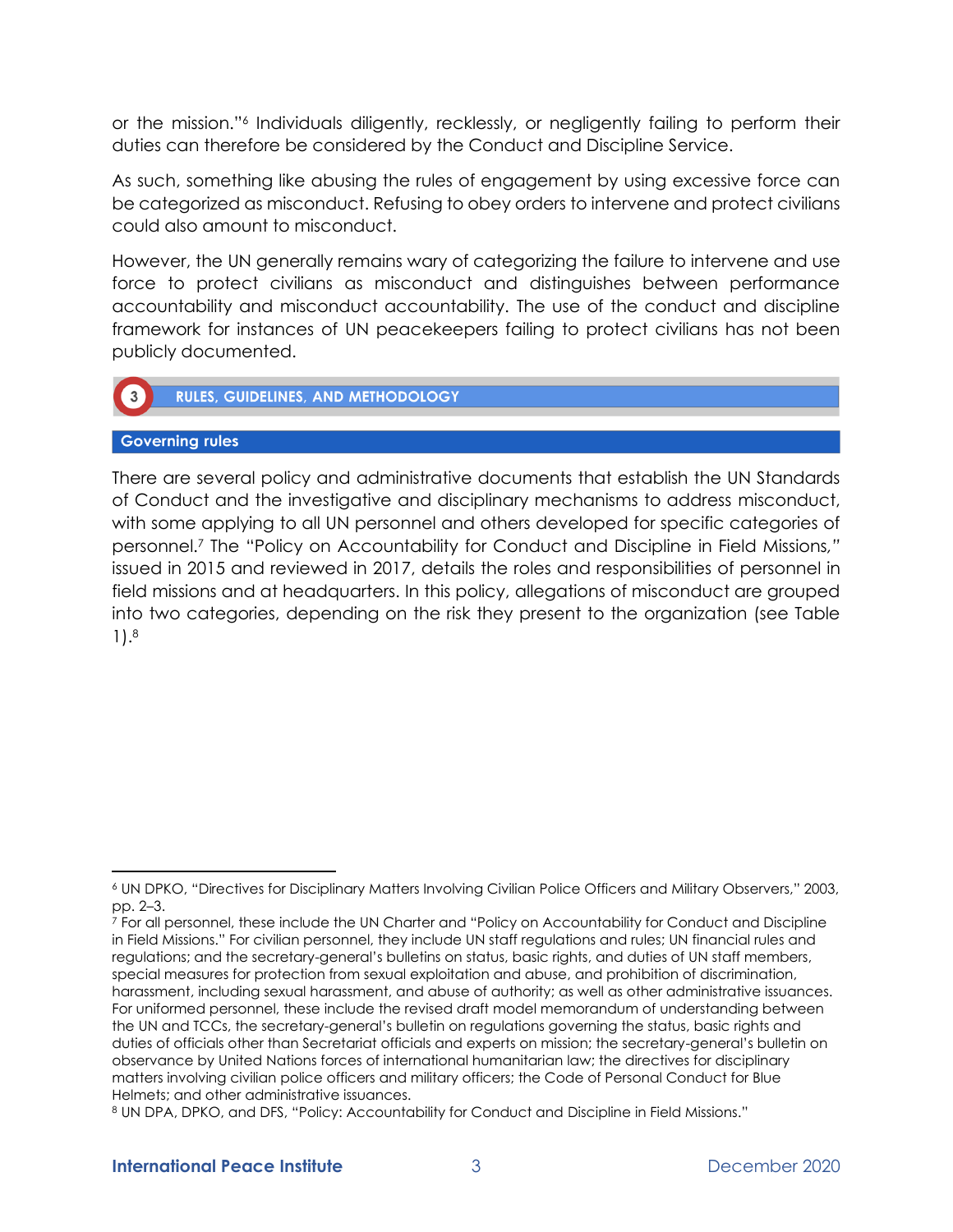**Table 1. Categories of alleged misconduct** (categories relevant for POC in bold)

### **Process and functioning**

- **Administrative investigations:** When unsatisfactory conduct or misconduct has been reported, a preliminary assessment is carried out, followed by an administrative investigation. The UN has the responsibility to conduct an administrative investigation into misconduct involving UN staff, UN volunteers, contractors, and personnel on mission. The Conduct and Discipline Service at UN headquarters or conduct discipline teams in the field are the focal point for all matters related to conduct and discipline.<sup>9</sup> The Office of Internal Oversight Services (OIOS) has overall responsibility for internal UN administrative investigations. Investigations take six months or, if expedited in urgent cases, as little as three months.
- **Member-state (national) investigations:** Member states have the primary responsibility for investigating all alleged acts of misconduct committed by members of their national military contingents through their national investigation

<sup>9</sup> Conduct and discipline teams provide guidance on conduct and discipline matters and are responsible for managing all cases, including ensuring that complaints are properly received and assessed and that allegations are recorded and tracked. The Conduct and Discipline Service and conduct and discipline teams maintain and update information on all allegations of misconduct in field missions through the Misconduct Tracking System. Senior mission leadership must ensure that all matters relating to conduct and discipline of UN personnel are brought to the attention of the Conduct and Discipline Service or conduct and discipline teams, and managers and commanding officers have a responsibility to report incidents to the head of mission and conduct and discipline focal points.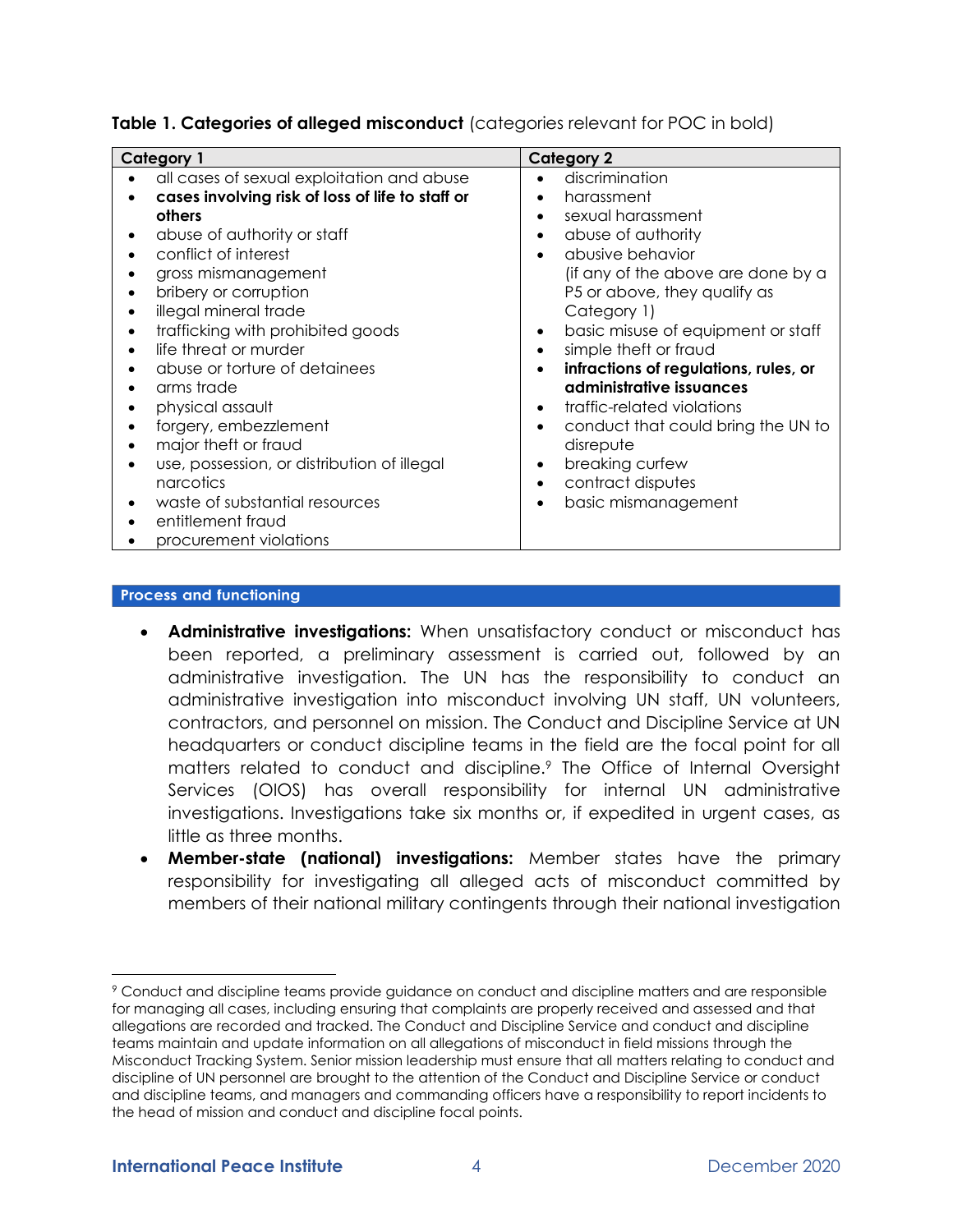officer.<sup>10</sup> When member states do not exercise that responsibility, the UN can conduct its own administrative investigation.

- **Disciplinary actions:** Based on recommendations from field missions, the Department of Peace Operations (DPO), through the Department of Operational Support (DOS), can authorize a limited number of administrative actions against personnel serving in field missions. The responsibility for taking disciplinary actions rests with the under-secretary-general for management strategy, policy and compliance and the UN Office for Human Resources Management. Possible actions include administrative leave, repatriation on disciplinary grounds, reprimands, and termination of service contracts
- **Criminal processes:** Misconduct can also constitute crimes under the laws of the host or contributing states. The UN refers credible allegations that a crime may have been committed to national authorities for appropriate action, including possible prosecution. The UN and member states are meant to assist each other in carrying out all necessary investigations. The UN can lift the immunity of its staff and request that relevant member states prosecute UN staff and experts on mission for the commission of such crimes.<sup>11</sup> The responsibility for criminal accountability rests with member states. Members of military contingents and military staff officers remain under the exclusive jurisdiction of their contributing states for criminal prosecutions.

In the case of SEA, the UN has established additional processes, including a communitybased complaint mechanism through which victims and witnesses, or third parties outside the UN, can report allegations. Once the allegation is assessed as SEA, the UN and relevant member states undertake two parallel processes (see Figure 1 at end of factsheet). Victims of SEA receive reparations through the UN Trust Fund.

<sup>10</sup> National investigation officers investigate allegations of serious misconduct implicating their respective national contingent members. When the UN receives information about possible serious misconduct involving one or more members of a military contingent, in most cases the UN refers the matter to the permanent mission of the TCC in question in New York and requests that the government appoints a national investigation officer to investigate the allegation. Since July 2016, TCCs have been required to include national investigation officers in their contingents to ensure that investigations start in a timely manner

<sup>11</sup> The UN Office of Legal Affairs determines whether there is sufficient and credible information to support the referral of allegations to national authorities for appropriate action, including investigation and possible prosecution, and provides advice on questions of immunity.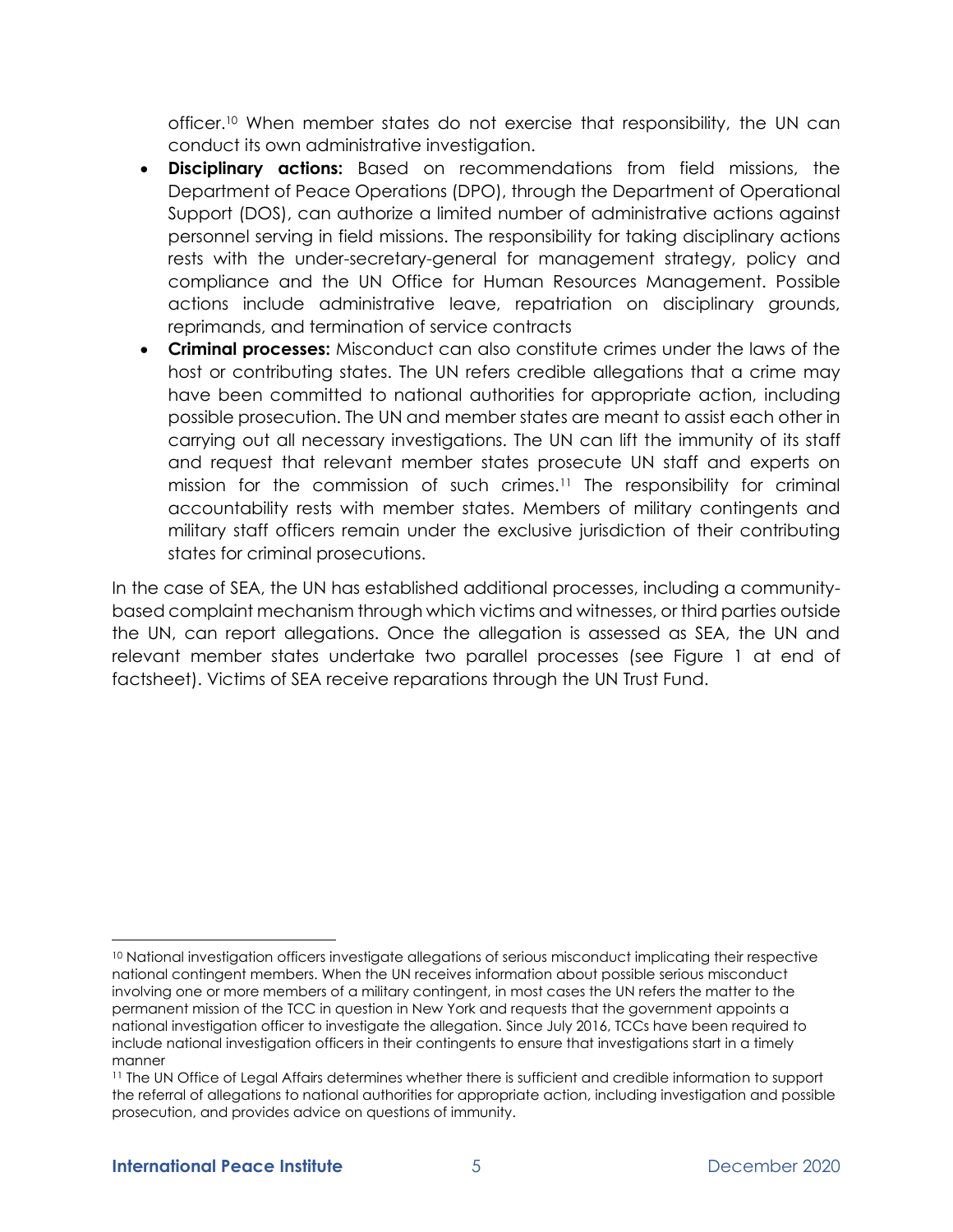# **ANALYSIS**

 $(4)$ 

There is a robust system in place to investigate allegations of misconduct, which has largely focused on SEA. While administrative and disciplinary actions can be taken by the UN, T/PCCs have the primary responsibility to investigate their personnel, and national courts (including, in some cases, host-state courts) are responsible for prosecuting individuals.<sup>12</sup> However, the applicability of this system to POC failures remains limited.

| <b>Timing</b>                               |   |                                                                                                                                                                                                                                                                                                                                   |
|---------------------------------------------|---|-----------------------------------------------------------------------------------------------------------------------------------------------------------------------------------------------------------------------------------------------------------------------------------------------------------------------------------|
|                                             |   |                                                                                                                                                                                                                                                                                                                                   |
| <b>Regular process</b>                      |   | The system in place to investigate and<br>remedy misconduct is activated<br>following allegations, but the Secretariat<br>and member states are expected not<br>only to manage allegations of<br>misconduct but also to conduct<br>prevention activities, including training<br>and awareness-raising on standards of<br>conduct. |
| <b>Extraordinary measure after incident</b> | X | Investigation processes are activated<br>after an incident of potential misconduct<br>is identified.                                                                                                                                                                                                                              |

<sup>&</sup>lt;sup>12</sup> UN General Assembly Resolution 62/63 on the criminal accountability of UN officials and experts on mission urges member states to ensure that crimes committed by UN personnel do not go unpunished and encourages criminal accountability. It also encourages member states to cooperate with each other and with the UN in exchanging information, facilitating investigations, and prosecuting relevant persons. UN General Assembly Resolution 62/63 (January 8, 2008), UN Doc. A/RES/62/63.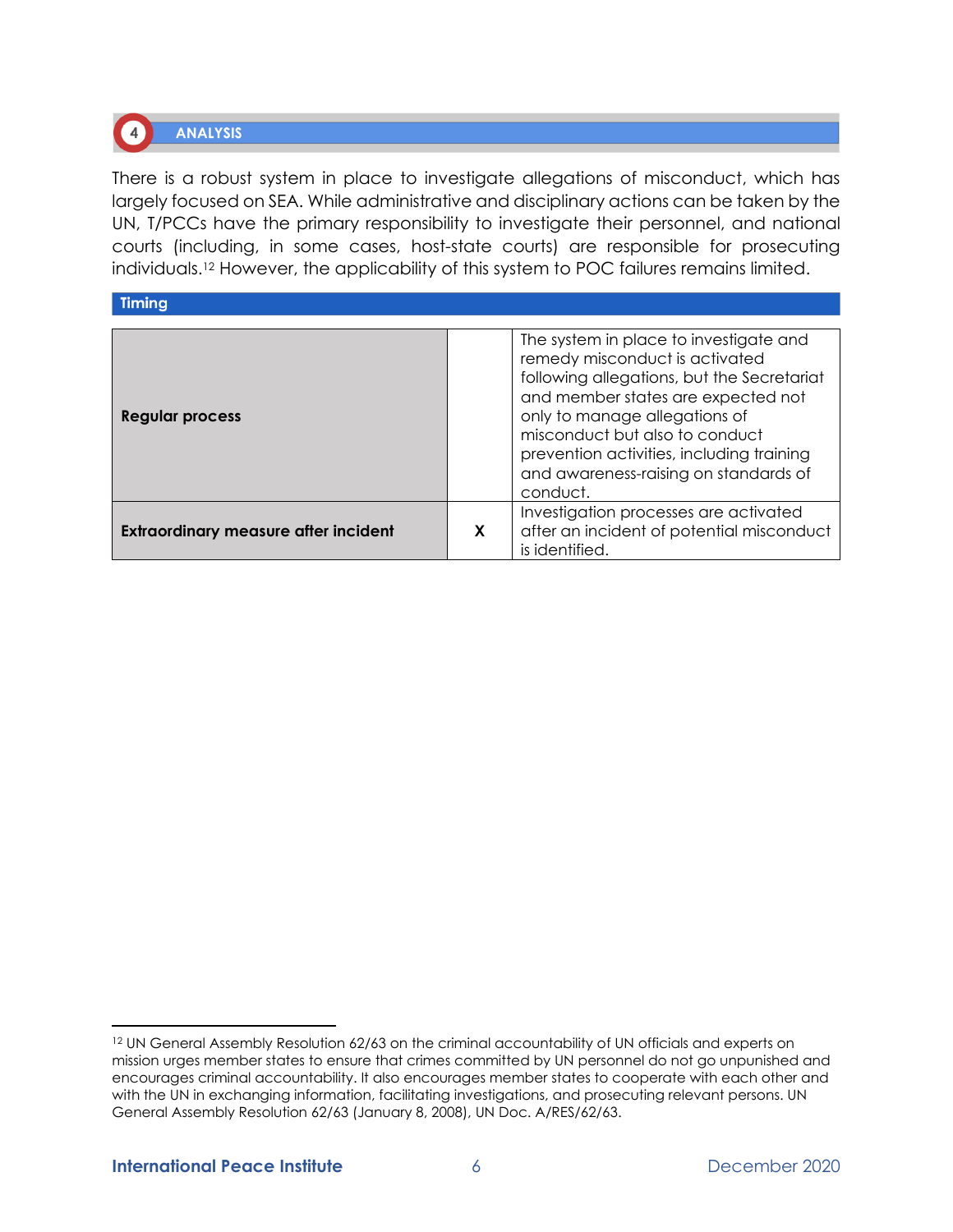#### **Actors and answerability structure**

The system in place to address misconduct offers tools to hold individuals accountable to the mission, the Secretariat, and T/PCCs. UN staff or people outside the UN can report information about suspected misconduct to conduct and discipline teams in field missions, and the UN conducts administrative investigations for its personnel. Anyone can also report misconduct by UN personnel directly to OIOS or the Conduct and Discipline Service in New York.<sup>13</sup>

| <b>Held</b><br>accountable by                         |                 | <b>Individuals</b> | Unit            |        | <b>Mission</b>  | Secre- | Contri-<br>buting | <b>Security</b><br>Council/ | Member             | Population | Other            |  |
|-------------------------------------------------------|-----------------|--------------------|-----------------|--------|-----------------|--------|-------------------|-----------------------------|--------------------|------------|------------------|--|
|                                                       |                 |                    | <b>Military</b> | Police | <b>Civilian</b> |        | tariat            | countries                   | 5th Com-<br>mittee | states     |                  |  |
| <b>Individuals</b>                                    |                 | $\pmb{\mathsf{X}}$ |                 |        |                 | X      | X                 | $\pmb{\mathsf{X}}$          |                    | X          | $\boldsymbol{X}$ |  |
|                                                       | <b>Military</b> |                    |                 |        |                 |        |                   |                             |                    |            |                  |  |
| Unit/<br>section/                                     | Police          |                    |                 |        |                 |        |                   |                             |                    |            |                  |  |
| component                                             | <b>Civilian</b> |                    |                 |        |                 |        |                   |                             |                    |            |                  |  |
| <b>Mission</b>                                        |                 |                    |                 |        |                 |        |                   |                             |                    |            |                  |  |
| Secretariat                                           |                 |                    |                 |        |                 |        |                   |                             |                    |            |                  |  |
| Contributing<br>countries                             |                 |                    |                 |        |                 |        |                   |                             |                    |            |                  |  |
| <b>Member states</b>                                  |                 |                    |                 |        |                 |        |                   |                             |                    |            |                  |  |
| <b>Security Council/</b><br>5 <sup>th</sup> Committee |                 |                    |                 |        |                 |        |                   |                             |                    |            |                  |  |

<sup>13</sup> Contact information is on the "Conduct in UN Field Missions" website, which enables civilians to report allegations. United Nations, "Conduct in UN Field Missions," available at <https://conduct.unmissions.org/report-misconduct> .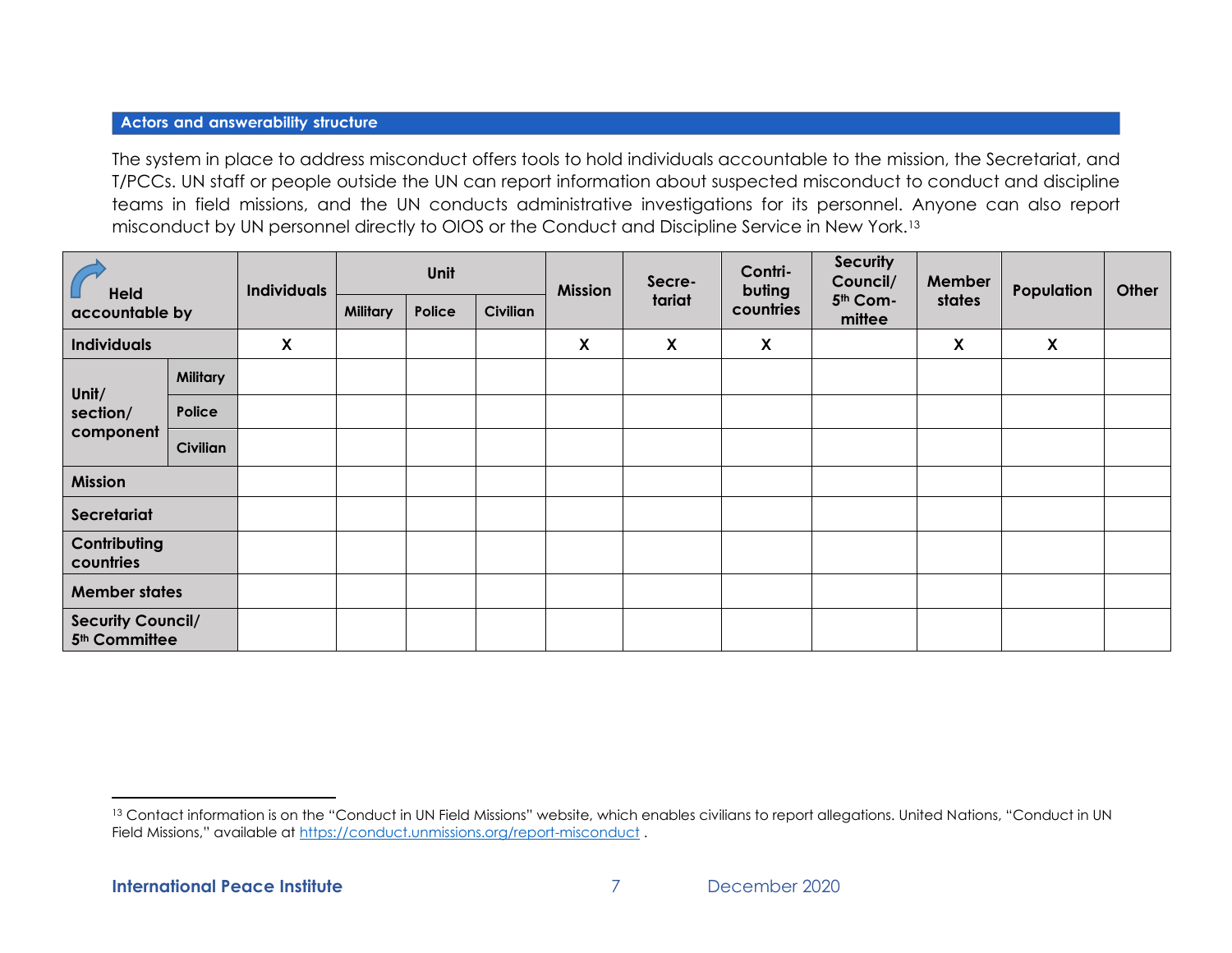### Scope and objective

The UN's conduct and discipline system helps establish facts and circumstances, as well as responsibility. It also helps identify systemic issues.

| <b>Collect best</b><br>practices and<br>lessons learned |   |                                                                                                                                                                                                                                                                                                                                                                                               |
|---------------------------------------------------------|---|-----------------------------------------------------------------------------------------------------------------------------------------------------------------------------------------------------------------------------------------------------------------------------------------------------------------------------------------------------------------------------------------------|
| <b>Track performance</b>                                |   |                                                                                                                                                                                                                                                                                                                                                                                               |
| Establish facts and<br>circumstances                    | X | Administrative investigations seek to gather information to<br>establish facts that can substantiate the allegation of<br>misconduct.                                                                                                                                                                                                                                                         |
| <b>Establish</b><br>responsibility                      | X | As part of the investigation process, responsibility for<br>misconduct is established.                                                                                                                                                                                                                                                                                                        |
| <b>Identify structural</b><br>and systemic issues       | X | Beyond individual misconduct, investigations can also look<br>into structural and systemic issues that give rise to rampant<br>misconduct.<br>Heads of mission are required to report quarterly and<br>annually on the implementation of measures taken to<br>prevent and address misconduct in field missions, including<br>on the secretary-general's three-pronged strategy. <sup>14</sup> |

### Type of accountability

Conduct and discipline can be considered a form of legal accountability, as investigations into misconduct may lead to legal action in national courts. It is also a form of organizational and moral accountability.

### Outcome

|         | <b>Disseminate and integrate</b><br>internally |   |                                                                                                                                                                                                                                                                                                                     |
|---------|------------------------------------------------|---|---------------------------------------------------------------------------------------------------------------------------------------------------------------------------------------------------------------------------------------------------------------------------------------------------------------------|
| Learn   | <b>Account for publicly</b>                    |   | There is an online database recording<br>misconduct cases. Whistleblowers and<br>the media have also played an<br>important role in bringing misconduct<br>cases-particularly SEA cases-to the<br>forefront of public attention, which has<br>prompted significant UN reforms related<br>to conduct and discipline. |
|         | Improve internal processes                     |   |                                                                                                                                                                                                                                                                                                                     |
| Correct | Inform the selection of<br>personnel           | X | The general screening process based on<br>the assessment of the operational<br>readiness of TCCs entails a conduct and<br>discipline vetting process, particularly for                                                                                                                                              |

<sup>14</sup> UN DPA, DPKO, and DFS, "Policy: Accountability for Conduct and Discipline in Field Missions."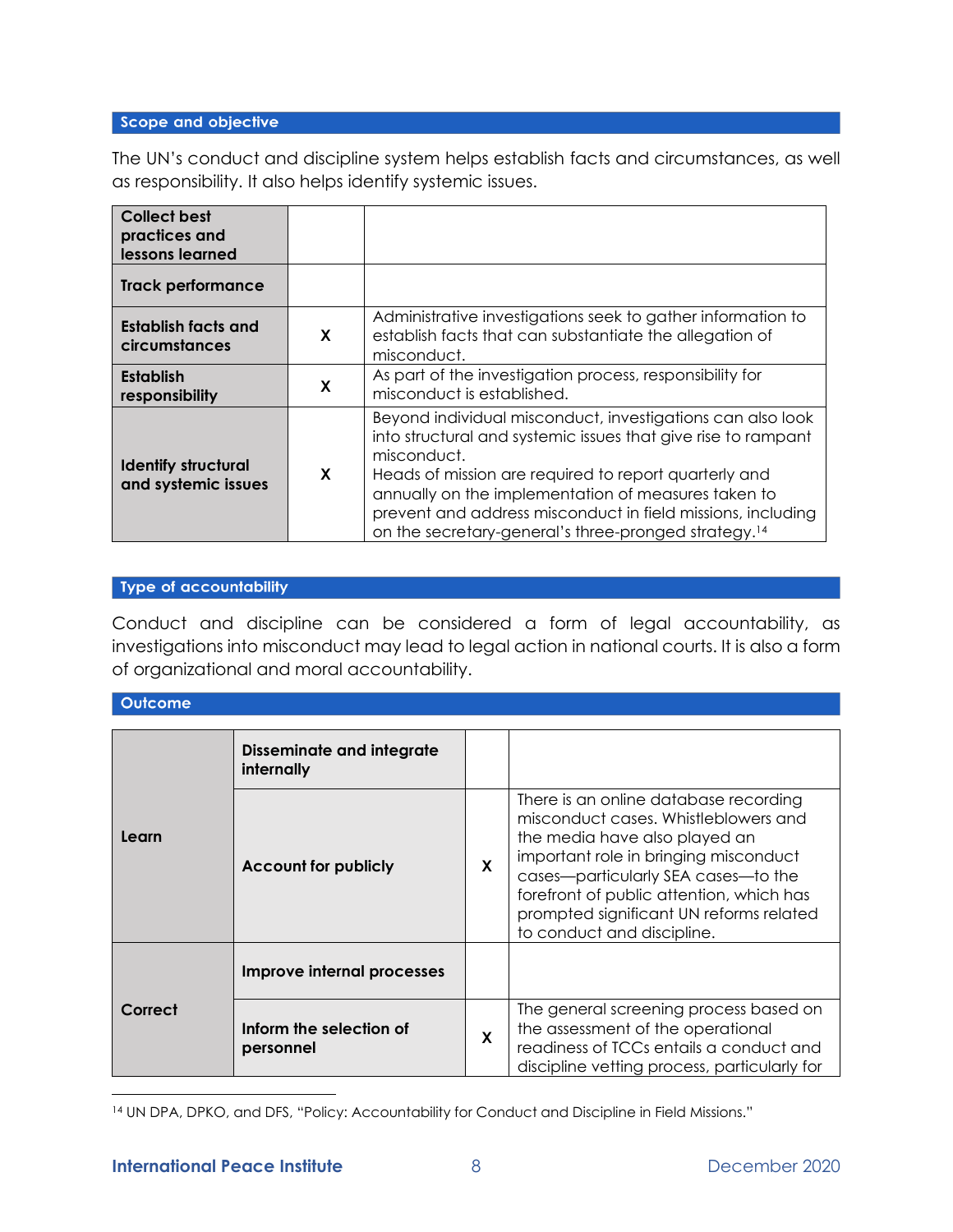|                 |                             |   | SEA. This process is conducted by the<br>Conduct and Discipline Service of the<br>Department of Management Strategy,<br>Policy and Compliance. A database<br>recording all allegations of misconduct<br>(the Misconduct Tracking System) has<br>been established and is connected to<br>the systems used to select and deploy UN<br>personnel. Individually deployed<br>personnel, such as individual police<br>officers and individual military officers,<br>have their names checked in the system<br>before being selected and deployed. For<br>police and military units, the verification is<br>made in the field during the check-in<br>process, and contributing countries have<br>an obligation to repatriate personnel at<br>their own cost if they are found to have a<br>prior record of misconduct. <sup>15</sup>                         |
|-----------------|-----------------------------|---|-------------------------------------------------------------------------------------------------------------------------------------------------------------------------------------------------------------------------------------------------------------------------------------------------------------------------------------------------------------------------------------------------------------------------------------------------------------------------------------------------------------------------------------------------------------------------------------------------------------------------------------------------------------------------------------------------------------------------------------------------------------------------------------------------------------------------------------------------------|
| <b>Sanction</b> | <b>Recommend sanctions</b>  | X | The UN can put in place disciplinary<br>sanctions, including the repatriation of<br>personnel or the banning of personnel<br>from UN service. Any other judicial<br>sanctions, which may include criminal<br>accountability and civil liability related to<br>child support, remain under the national<br>jurisdiction of the country of nationality of<br>the individual involved. The UN Office of<br>Legal Affairs refers cases involving UN<br>officials and experts to the country of<br>nationality of the alleged perpetrator for<br>investigation of possible criminal conduct<br>and prosecution. T/PCCs are required to<br>inform the UN what actions they have<br>taken, and the Office of Legal Affairs can<br>follow up on cases and share its<br>recommendations on the outcomes of<br>national disciplinary and criminal<br>processes. |
|                 | <b>Establish incentives</b> |   |                                                                                                                                                                                                                                                                                                                                                                                                                                                                                                                                                                                                                                                                                                                                                                                                                                                       |

<sup>&</sup>lt;sup>15</sup> Verification on arrival has been identified as the most effective and accurate method, as individuals in the unit can be changed by contributing countries very late in the process. In particular cases, however, DPO can ask the Conduct and Discipline Service to manually review the deployment of units earlier in the process. Personnel cannot be deployed if they have records of alleged misconduct that has been substantiated or is still being investigated. Interview with UN officials, New York, October 2019.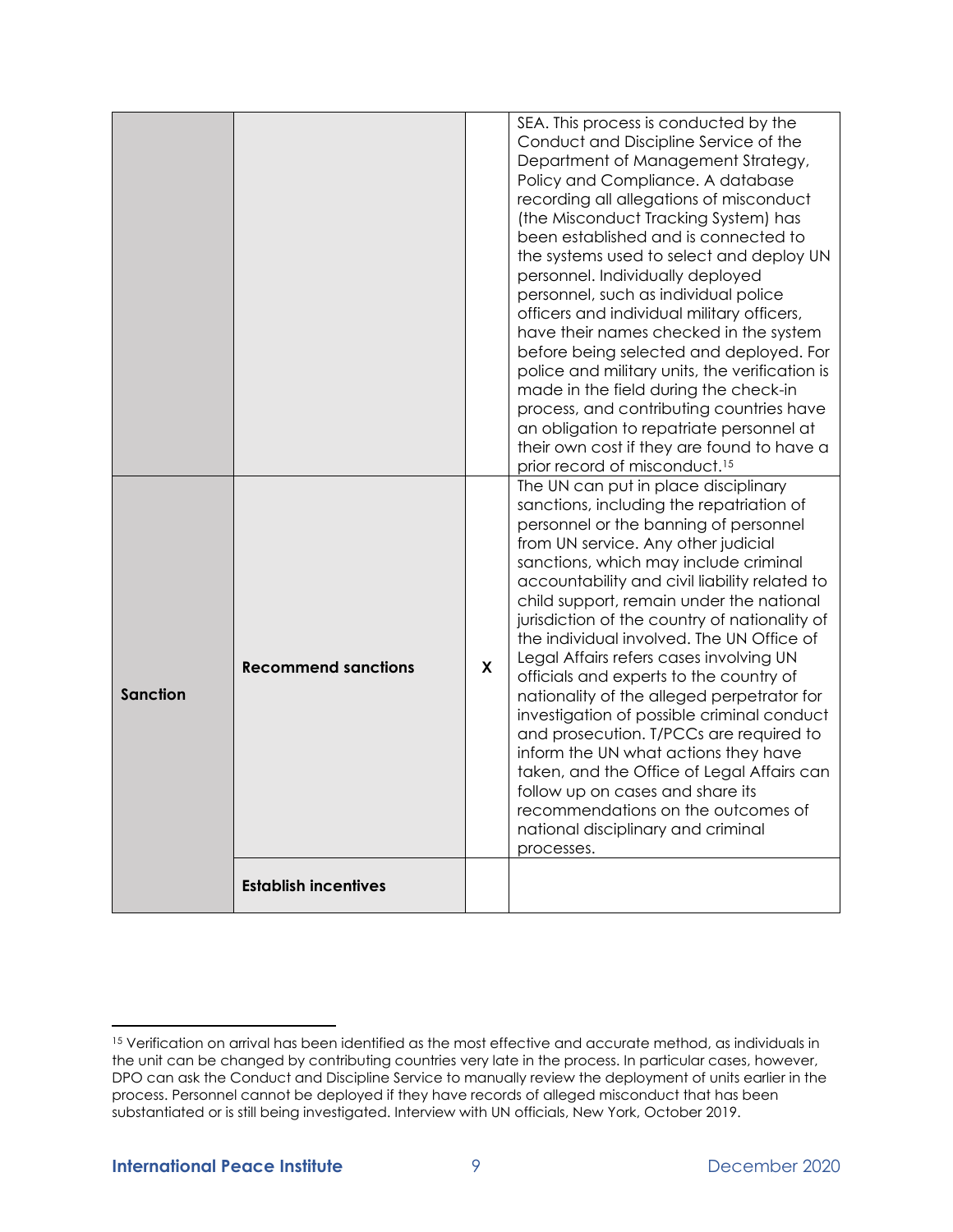### Independence and impartiality

Mechanisms established to address misconduct and SEA apply to all mission components, and internal investigations are conducted in an independent way by OIOS. However, given that criminal accountability rests with T/PCCs or host states and is pursued under their national jurisdiction, there may be some bias in this regard.

#### **Inclusivity**

The conduct and discipline process applies to all UN components. Anyone can report an incident of SEA and misconduct, and phone numbers and email addresses are readily available to the local population.

### **Transparency**

**Follow-up mechanisms** 

The Misconduct Tracking System is a database that records all allegations of misconduct. This database can be accessed by the public. All allegations of SEA from 2015 onward are recorded and available to the public.<sup>16</sup> Various entities—such as the General Assembly, the Security Council, and the secretary-general—remain engaged on the topic and have voiced that there is zero tolerance for SEA and misconduct.

| Possible follow-up<br>mechanisms               | X | There is a UN Comprehensive Strategy on Assistance and Support<br>to Victims of SEA by UN Staff and Related Personnel. The secretary-<br>general established the Trust Fund in Support of Victims of Sexual<br>Exploitation and Abuse in March 2016 to provide greater support<br>for victims of SEA by UN and related personnel.                                                                                                                                                                                                                                                                                                                                                                                                                                          |  |  |
|------------------------------------------------|---|----------------------------------------------------------------------------------------------------------------------------------------------------------------------------------------------------------------------------------------------------------------------------------------------------------------------------------------------------------------------------------------------------------------------------------------------------------------------------------------------------------------------------------------------------------------------------------------------------------------------------------------------------------------------------------------------------------------------------------------------------------------------------|--|--|
| <b>Available</b><br>enforcement<br>measures    | X | T/PCCs whose personnel have been accused of SEA or<br>misconduct are required to repatriate these personnel. Based on<br>recommendations from field missions, DPO can authorize a limited<br>number of administrative actions against personnel serving in field<br>missions through DOS. Responsibility for disciplinary action rests<br>with the under-secretary-general for management strategy, policy<br>and compliance and the Office for Human Resources<br>Management. Possible actions include administrative leave,<br>repatriation on disciplinary grounds, reprimands, and termination<br>of service contracts.<br>Beyond the individual level, DPO can also decide to repatriate a<br>whole unit or contingent due to the prevalence of SEA or<br>misconduct. |  |  |
| <b>Transmissibility to</b><br>other mechanisms | X | If misconduct or SEA have been committed by UN peacekeepers<br>deployed by T/PCCs, national trials can be activated to<br>prosecute these personnel and contingent members. The Office<br>of Legal Affairs can refer cases to member states, and the UN can<br>lift the immunity of its personnel.                                                                                                                                                                                                                                                                                                                                                                                                                                                                         |  |  |

#### 16 United Nations, "Conduct in UN Field Missions: Sexual Exploitation and Abuse, Table of Allegations (2015 Onwards)," available at <https://conduct.unmissions.org/table-of-allegations> .